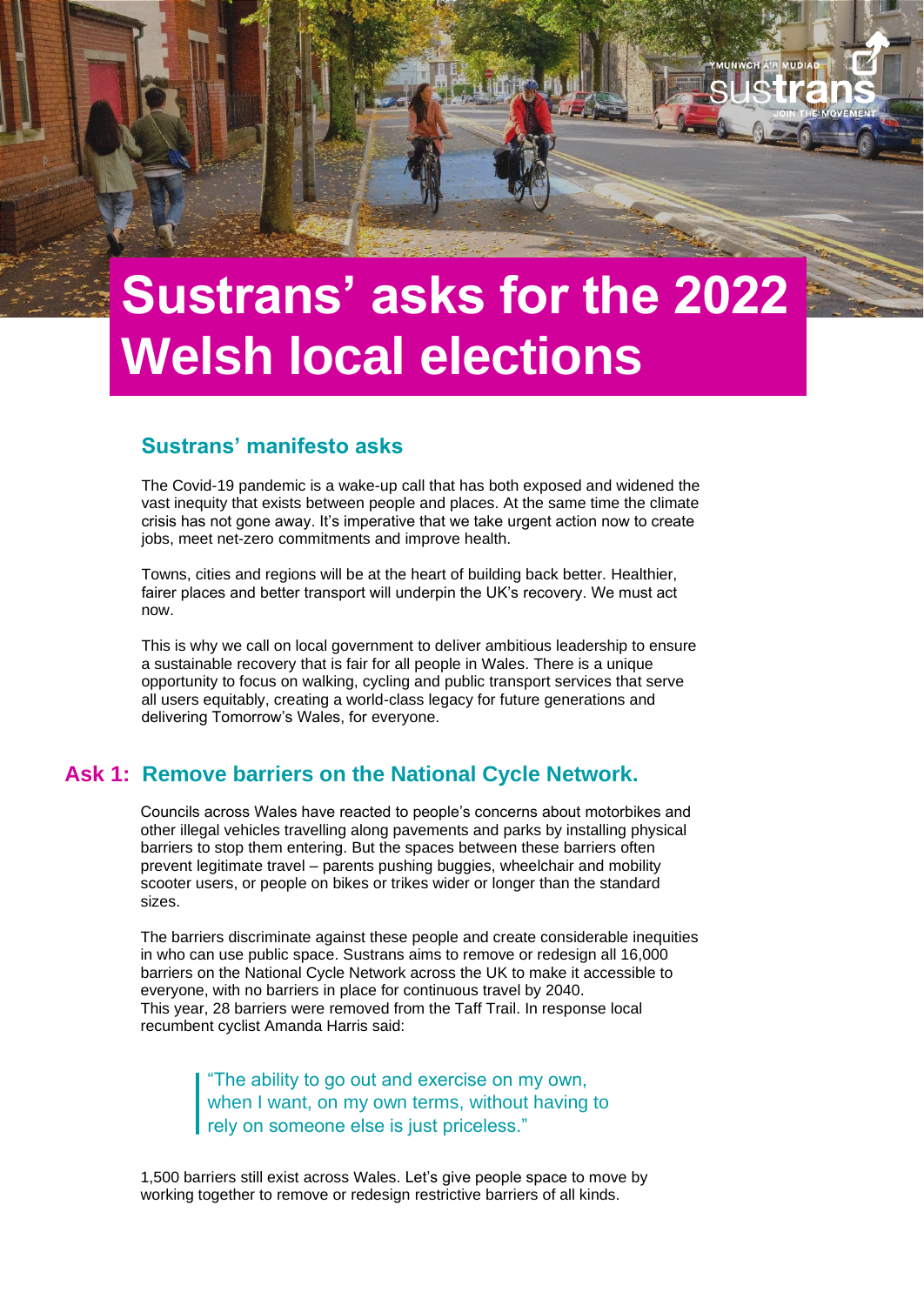# Ask 2: Create towns and cities that put people first by **making 20-minute neighbourhoods a central principle in local planning, transport, health and economic policy.**

This will lead to walkable neighbourhoods with more services and amenities within a 20-minute return walk of where people live. Attractive cycling and public transport networks will enable people to reach other areas. 20-minute neighbourhoods support local development, high streets, jobs and the local economy while reducing transport poverty and isolation.

Many of us have been living more locally since lockdown and have benefited from access to green space, shops and other services on our doorsteps. But too often people have been isolated. Everyone should be able to reach essential services, green space and connect with others, no matter their demographic background.

> **65%** of UK adults agree that people should be able to meet most of their everyday needs within a 20 minute walk from their home.<sup>1</sup>

Yet evidence suggests most new settlements and urban extensions are located and designed in ways that exacerbate car dependency<sup>2</sup>.

By adopting the 20-minute neighbourhood concept in local plans you would support:

- vibrant, healthy and prosperous communities that engage citizens
- more journeys by foot, cycle and public transport because they are the most obvious and convenient option
- people living close to their place of work, shops and recreation; and children within walking, cycling or scooting distance of their school
- the most vulnerable members of society to easily access vital services, medical care and social spots.

# **Ensure every child in Wales has access to a cycle, Ask 3:and free cycle training.**

Cycling is brilliant for children<sup>3</sup> as:

- it helps them get the recommended 60 minutes of physical activity per day
- teachers report that pupils who walk and cycle to school are more alert and ready to learn than those who arrive by car
- it's fantastic fun and, for many children, it can feel much more exciting than travelling by car
- it can help them get to know their local area and feel part of it
- good travel habits learned young will last a lifetime
- people cycling breathe in less pollution from traffic than car drivers.

It's important that all children have access to cycles, and feel confident in riding them, to be able to tap into these benefits.